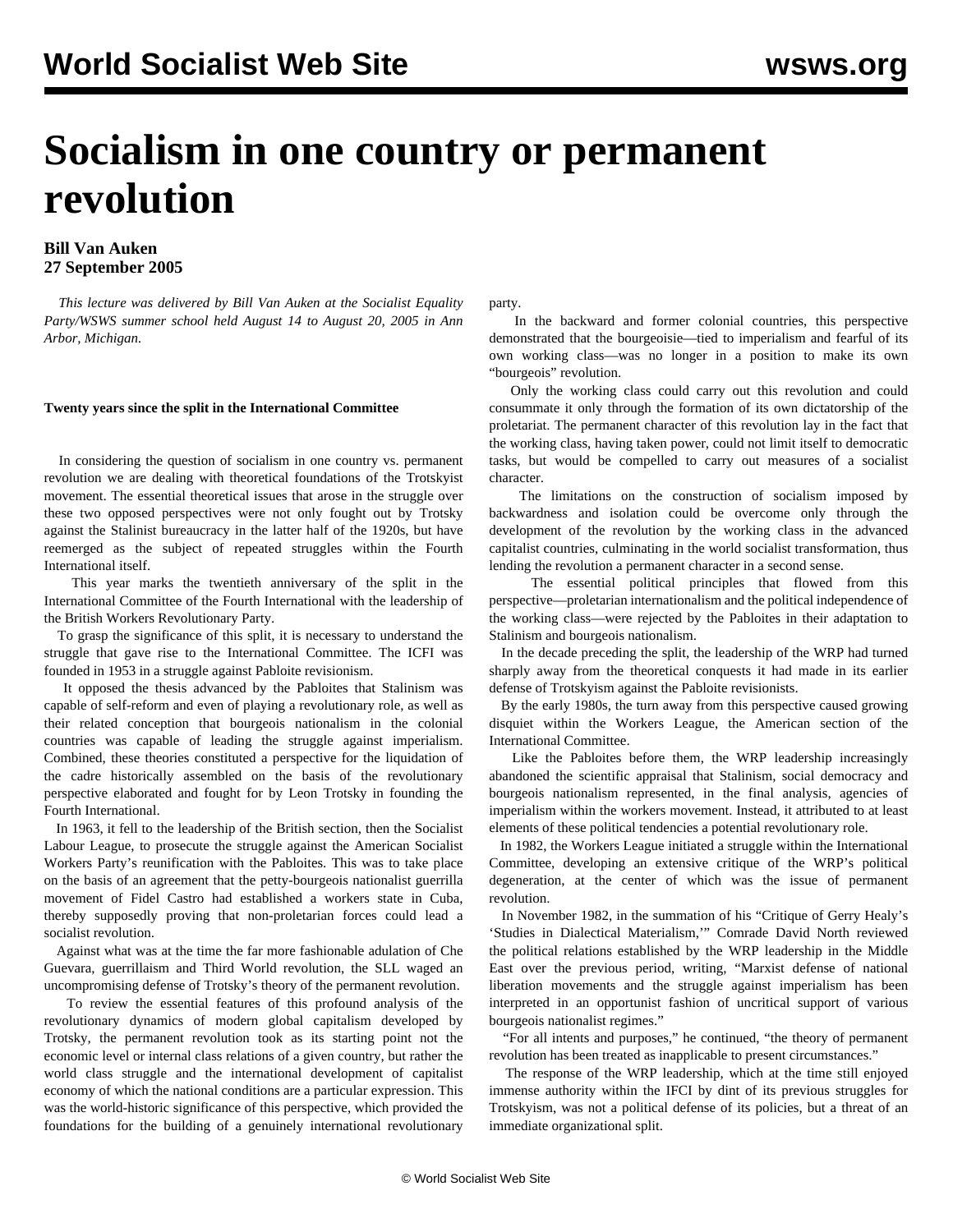Nonetheless, in 1984, the Workers League again raised these issues. In a letter to WRP General Secretary Michael Banda, Comrade North voiced the growing concerns of the Workers League, pointing to the WRP's development of alliances with national liberation movements and bourgeois nationalist regimes:

 "The content of these alliances has less and less reflected any clear orientation to the development of our own forces as central to the fight to establish the leading role of the proletariat in the anti-imperialist countries. The very conceptions advanced by the SWP in relation to Cuba and Algeria which we attacked so vigorously in the early 1960s appear with increasing frequency within our own press."

 And, in February 1984, North presented a political report to the IC beginning with a critique of a speech by SWP leader Jack Barnes, who had explicitly repudiated the theory of permanent revolution, and concluding with a review of the WRP leadership's opportunist relations with the bourgeois nationalists, the Labourites and the trade union bureaucracy that in practice pointed to a similar conclusion.

 While the WRP leadership again refused a discussion and threatened a split, within barely more than a year an internal crisis ripped their organization apart, leading all factions of the old leadership to break from the IC and repudiate Trotskyism.

 The underlying perspective that guided the WRP leadership was that of anti-internationalism. In the course of the split in 1985, it was Cliff Slaughter who championed the national autonomy of the British section, rejecting the necessity of subordinating the factional struggle within the WRP to the clarification and building of the world party.

 Thus, in a letter written by Slaughter in December 1985 rejecting the authority of the International Committee, he declared that "Internationalism consists precisely of laying down ...class lines and fighting them through."

 In reply, the Workers League posed question: "But by what process are these 'class lines' determined? Does it require the existence of the Fourth International? Comrade Slaughter's definition suggests—and this is the explicit content of his entire letter—that any national organization can rise to the level of internationalism by establishing, on its own, the 'class lines and fighting them through.'"

 These questions go to the heart of the perspective of the Trotskyist movement. The political tendency that was breaking with Trotskyism reproduced the nationalist outlook that characterized Stalinism from its origins, while those defending the historically developed perspective of the Fourth International did so from the standpoint of internationalism.

#### **Stalinism and social reformism**

 It is necessary to understand that the perspectives that guided Stalinism were not a uniquely Russian political phenomenon.

 The origins of Stalinism itself lay in the contradictory emergence of the first workers state in an isolated and backward country.

 The exhaustion of the Russian working class as a consequence of the civil war, combined with the defeats suffered by the European working class and the temporary stabilization of capitalism, contributed to the growth of a nationalist outlook within the Soviet state and its ruling party.

 This outlook expressed the definite material interests of a bureaucracy that emerged as the administrator of the social inequality that persisted as a consequence of the economic backwardness and isolation that plagued the first workers state.

 Yet, Stalinism and its nationalist outlook were unquestionably related to a wider international political tendency, and its ideology was rooted in previous forms of revisionism. In the final analysis, it represented a

specific form of labor reformism that took on a peculiar and malevolent character as a reaction against the October Revolution within the Soviet workers state.

 It shared much in common, however, with the official labor movements of the capitalist countries, viewing the national state and the expansion of its economy and industry—not the international revolutionary movement of the working class—as the source of progress and reform.

 The conception of "building socialism in a single country" originated not in Russia, but in Germany, where it was propagated by the right-wing Bavarian social democrat Georg von Vollmar. In 1879, he published an article entitled "The isolated socialist state," laying ideological foundations for the subsequent growth of social patriotism within German Social Democracy. The German SPD ended up backing its own government in the First World War on the grounds that Germany provided the best conditions for the building of socialism. Vollmar foresaw a protracted period of "peaceful coexistence" between the isolated socialist state and the capitalist world, during which socialism would prove its superiority through the development of technology and lowering the cost of production.

#### **The campaign against permanent revolution**

 The proposition advanced by Bukharin and Stalin in 1924 that socialism could be achieved in the Soviet Union based upon its own national reserves and regardless of the fate of the socialist revolution internationally represented a fundamental revision of the perspective that had guided the Soviet leadership and the Communist International under Lenin. This divorcing of the prospects for the Soviet Union from the development of the world socialist revolution likewise constituted a frontal assault on the theory of permanent revolution, upon which the October Revolution of 1917 had been based.

 Trotsky wrote in his *Results and Prospects*: "The theory of socialism in one country, which rose on the yeast of the reaction against October, is the only theory that consistently and to the very end opposes the theory of the permanent revolution."

 What did he mean by this? Permanent revolution was a theory that began from an international revolutionary perspective; socialism in one country was a utopian and reformist prescription for a national-socialist state.

 Permanent revolution took socialism's point of departure as the world economy and world revolution. Socialism in one country began from the standpoint of socialism as a means of national development.

 These questions were at the center of Trotsky's 1928 critique of the draft program of the Communist International contained in the volume *The Third International after Lenin*. I would like to quote at some length passages from this critique, which spell out the foundations of a Marxist approach to the elaboration of perspective. The imperishable brilliance of this analysis is even clearer today—given the ever-closer global integration of capitalism, to which we have paid such close attention in the development of the IC's perspective.

 "In our epoch," he wrote, "which is the epoch of imperialism, i.e., of world economy and world politics under the hegemony of finance capital, not a single communist party can establish its program by proceeding solely or mainly from conditions and tendencies of developments in its own country. This also holds entirely for the party that wields the state power within the boundaries of the USSR. On August 4, 1914, the death knell sounded for national programs for all time. The revolutionary party of the proletariat can base itself only upon an international program corresponding to the character of the present epoch, the epoch of the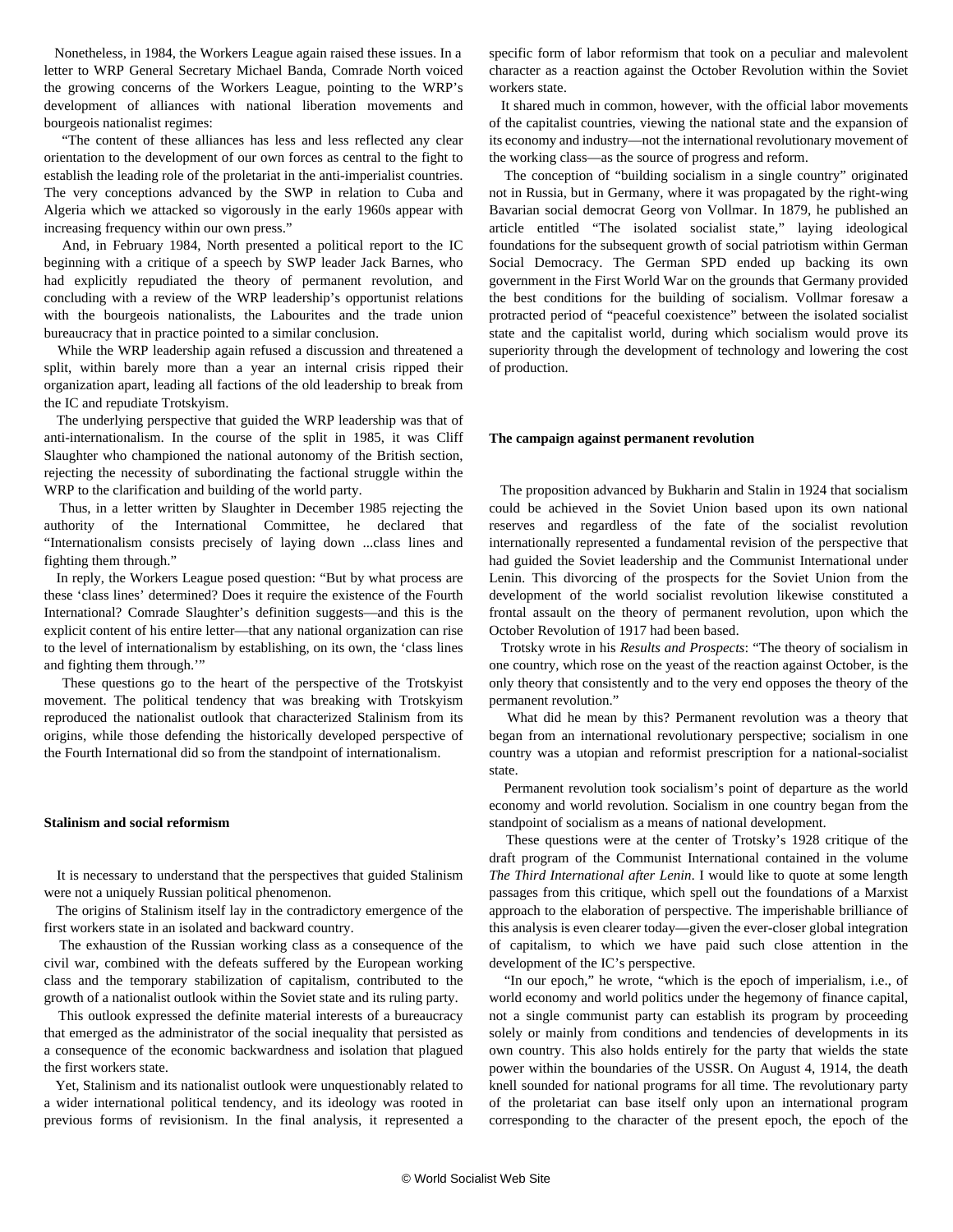highest development and collapse of capitalism. An international communist program is in no case the sum total of national programs or an amalgam of their common features. The international program must proceed directly from an analysis of the conditions and tendencies of world economy and of the world political system taken as a whole in all its connections and contradictions, that is, with the mutually antagonistic interdependence of its separate parts. In the present epoch, to a much larger extent than in the past, the national orientation of the proletariat must and can flow only from a world orientation and not vice versa. Herein lies the basic and primary difference between communist internationalism and all varieties of national socialism...."

 He continued: "Linking up countries and continents that stand on different levels of development into a system of mutual dependence and antagonism, leveling out the various stages of their development and at the same time immediately enhancing the differences between them, and ruthlessly counterposing one country to another, world economy has become a mighty reality which holds sway over the economic life of individual countries and continents. This basic fact alone invests the idea of a world communist party with a supreme reality."

 Before Lenin's death in 1924, no one in the leadership of the Communist Party, either in the Soviet Union or internationally, had ever suggested the idea that a self-sufficient socialist society could be built on Soviet soil or anywhere else.

 Indeed, in his "Foundations of Leninism," written in February of that year, Stalin summed up Lenin's views on the building of socialism with the following passage:

 "The overthrow of the power of the bourgeoisie and the establishment of a proletarian government in one country does not yet guarantee the complete victory of socialism. The main task of socialism—the organization of socialist production—remains ahead. Can this task be accomplished, can the final victory of socialism in one country be attained, without the joint efforts of the proletariat of several advanced countries? No, this is impossible. To overthrow the bourgeoisie the efforts of one country are sufficient—the history of our revolution bears this out. For the final victory of Socialism, for the organization of socialist production, the efforts of one country, particularly of such a peasant country as Russia, are insufficient. For this the efforts of the proletarians of several advanced countries are necessary.

 "Such, on the whole, are the characteristic features of the Leninist theory of the proletarian revolution."

 Before the end of that year, however, Stalin's "Foundations of Leninism" would be reissued in a revised edition. The passage I just quoted was replaced with its opposite, affirming that the "proletariat can and must build the socialist society in one country," followed by the very same assurance that *this* constituted the "Leninist theory of proletarian revolution."

 This abrupt and gross revision of perspective reflected the growing social weight of the bureaucracy and its awakening consciousness in regards to its own specific social interests, which it saw as bound up with the steady development of the national economy.

 Moreover, the call for building "socialism in one country" struck a broader chord among an exhausted Soviet working class that had seen its most advanced elements either sacrificed in the civil war or drawn into the state apparatus. The debacle suffered in Germany as a result of the German Communist Party's capitulation during the revolutionary crisis of 1923 had further dashed hopes for early relief from the world revolution and left Soviet workers susceptible to the promise of a national solution.

 As Trotsky spelled out in his critique of the draft program for the Sixth Congress of the Communist International and other writings, the theory of socialism in one country represented a direct attack on the program of world socialist revolution.

Trotsky explained that, if it was indeed the case that socialism could be

achieved in Russia regardless of what happened to the socialist revolution elsewhere in the world, the Soviet Union would turn from a revolutionary internationalist policy to a purely defensist one.

 The inevitable logic of this shift was the transformation of the sections of the Communist International into border guards—instruments of a Soviet foreign policy aimed at securing the USSR by diplomatic means that would avoid imperialist attack while preserving the global status quo. In the end, the policy represented a subordination of the interests of the international working class to the Stalinist bureaucracy's own interests and privileges.

 As Trotsky warned prophetically in 1928, the thesis that socialism could be built in Russia alone given the absence of foreign aggression led inevitably to "a collaborationist policy toward the foreign bourgeoisie with the object of averting intervention."

 This fundamental shift in the strategic axis of the party's program was accompanied by a wholesale replacement of the old leaderships within both the Comintern and the national sections. Through a series of purges, expulsions and political coups, the Moscow bureaucracy obtained a staff that was trained to see the defense of the Soviet state, rather than the world socialist revolution, as its strategic axis.

#### **The USSR and the world economy**

 The differences over the relation between the Russian and the world revolutions were inseparable from the conflict that had developed earlier within the party over economic policies within the Soviet Union itself.

 The Stalin leadership, pragmatically adapting itself to the immediate growth produced by the New Economic Policy, supported the preservation of the status quo within the Soviet borders as well, continuing and expanding concessions to the peasantry and private traders.

 Trotsky and the Left Opposition had put forward a detailed proposal for developing heavy industry, warning that without a growth of the industrial sector, there was a serious danger that the growth of capitalist relations in the countryside would undermine the foundations of socialism.

 Above all, Trotsky rejected the argument advanced in conjunction with "socialism in one country" that the economic development of the Soviet Union somehow could take place separately from the world economy and the worldwide struggle between capitalism and socialism.

 Bukharin had declared, "We will construct socialism if it be only at a snail's pace," while Stalin insisted that there was "no need to inject the international factor into our socialist development."

 The false Stalinist conception that the only threat to socialist construction in the USSR was that of military intervention ignored the immense pressure placed upon it by the world capitalist market.

 To counter this pressure, the Soviet state established a monopoly of foreign trade. While an indispensable instrument of defense, the monopoly itself expressed Soviet dependence on the world market and its relative weakness in terms of productivity of labor in relation to the major capitalist powers. While it regulated the pressure of cheaper goods from the capitalist West, this monopoly by no means eliminated it.

 Trotsky fought for a faster tempo of industrial growth in order to counter this pressure, while at the same time he rejected the conception of an economic autarky. The development of purely national planning that failed to take into account the relationship between the Soviet economy and the world market was doomed to failure. He insisted that the USSR take advantage of the world division of labor, gaining access to the technology and economic resources of the advanced capitalist countries in order to develop its economy.

The attempt to develop a self-sufficient "socialist" economy based on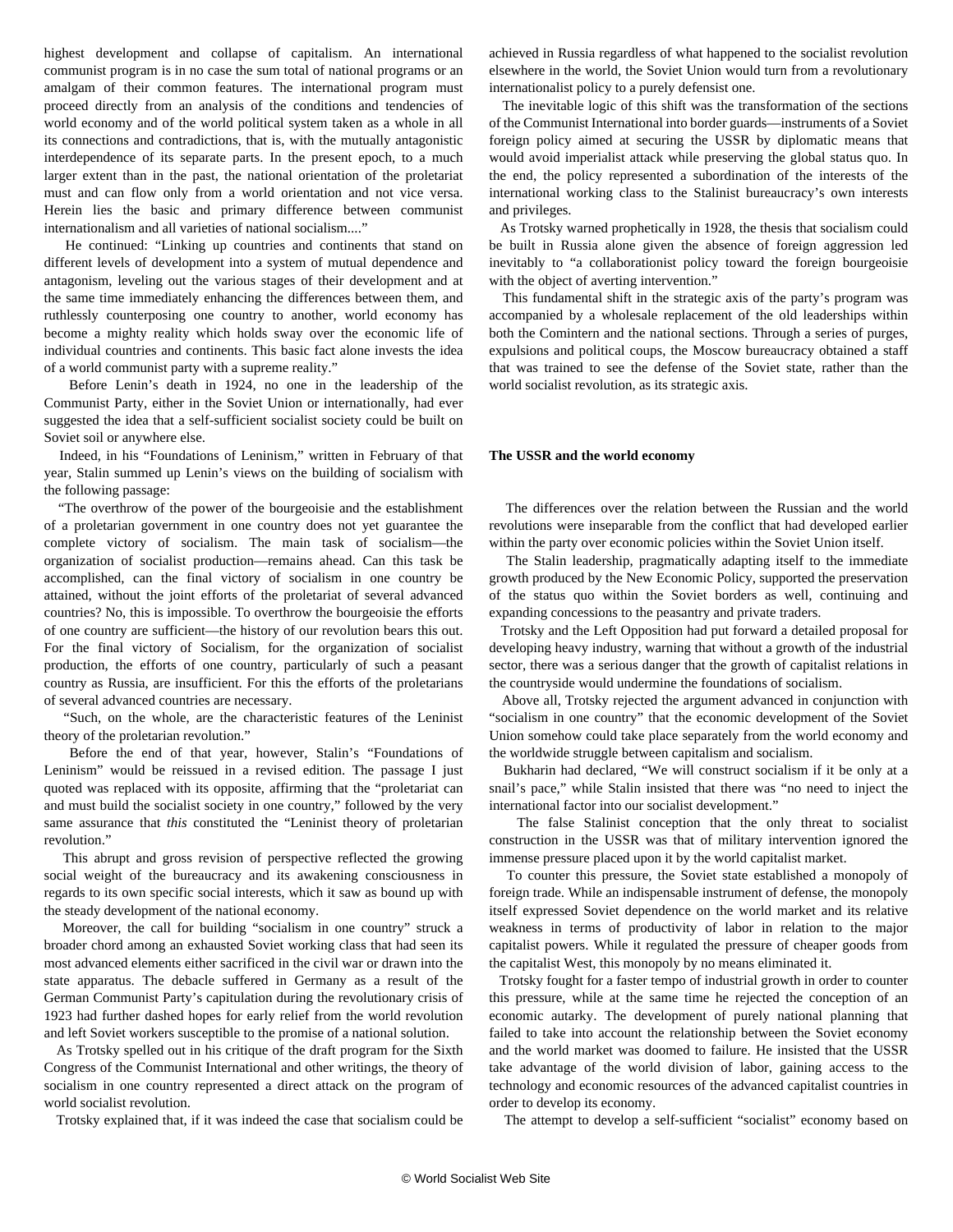the resources of backward Russia was doomed, not merely by Russia's backwardness, but because it represented a retrogression from the world economy already created by capitalism. In his 1930 introduction to the German edition of *The Permanent Revolution,* Trotsky wrote as follows:

 "Marxism takes its point of departure from world economy, not as a sum of national parts but as a mighty and independent reality which has been created by the international division of labor and the world market, and which in our epoch imperiously dominates the national markets. The productive forces of capitalist society have long ago outgrown the national boundaries. The imperialist war (of 1914-1918) was one of the expressions of this fact. In respect of the technique of production, socialist society must represent a stage higher than capitalism. To aim at building a nationally isolated socialist society means, in spite of all passing successes, to pull the productive forces backward even as compared with capitalism. To attempt, regardless of the geographical, cultural and historical conditions of the country's development, which constitutes a part of the world unity, to realize a shut-off proportionality of all branches of economy within a national framework, means to pursue a reactionary utopia."

 The Stalinist leadership's struggle to impose the ideology of "socialism in one country" inevitably took the form of a vicious struggle against "Trotskyism" and in particular the theory of permanent revolution.

 In his autobiography, *My Life*, Trotsky explained the political psychology of what he described as "the out-and-out philistine, ignorant, and simply stupid baiting of the theory of permanent revolution":

 "Gossiping over a bottle of wine or returning from the ballet," he wrote, "one smug official would say to another: 'He can think of nothing but permanent revolution.' The accusations of unsociability, of individualism, of aristocratism, were closely connected with this particular mood. The sentiment of 'Not all and always for the revolution, but some thing for oneself as well,' was translated as 'Down with permanent revolution.' The revolt against the exacting theoretical demands of Marxism and the exacting political demands of the revolution gradually assumed, in the eyes of these people, the form of a struggle against 'Trotskyism.' Under this banner, the liberation of the philistine in the Bolshevik was proceeding."

#### **The reaction against October 1917**

 The campaign against permanent revolution was a necessary expression of the growth of nationalism within the Bolshevik Party and the beginning of the reaction against the October Revolution, which had been carried out based upon this theory.

 Those like Stalin who denounced Trotsky in 1924 for failing to believe that Russia could build "socialism in one country" had between 1905 and 1917 condemned him as a utopian for asserting that the Russian proletariat could come to power before the workers of Western Europe. Russia, they insisted at the time, was too backward.

 Trotsky had grasped that the nature of the Russian Revolution would be determined in the final analysis not by the level of its own national economic development, but by the domination of Russia by world capitalism and its international crisis. In countries like Russia with a belated capitalist development, integration into the world capitalist economy and the growth of the working class made it impossible for the bourgeoisie to carry through the tasks associated with the bourgeois revolution.

 As Trotsky summed up his theory in the 1939 article "Three Conceptions of the Russian Revolution": "The complete victory of the democratic revolution in Russia is inconceivable otherwise than in the

form of the dictatorship of the proletariat basing itself on the peasantry. The dictatorship of the proletariat, which will inescapably place on the order of the day not only democratic but also socialist tasks, will at the same time provide a mighty impulse to the international socialist revolution. Only the victory of the proletariat in the West will shield Russia from bourgeois restoration and secure for her the possibility of bringing the socialist construction to its conclusion."

 Rejecting the internationalist foundations of this theory—verified in the experience of the October Revolution—the Stalin leadership based itself on a formal nationalist approach, dividing the world into different types of countries based upon whether or not they possessed the supposed necessary prerequisites for socialist construction.

 Trotsky denounced this approach as doubly wrong. He pointed out that the development of a world capitalist economy not only posed the conquest of power by the working class in the backward countries, it also made the construction of socialism within national boundaries unrealizable in the advanced capitalist countries.

 He wrote: "The draft program forgets the fundamental thesis of the incompatibility between the present productive forces and the national boundaries, from which it follows that highly developed productive forces are by no means a lesser obstacle to the construction of socialism in one country than low productive forces, although for the reverse reason, namely, that while the latter are insufficient to serve as the basis, it is the basis which will prove inadequate for the former."

 That is, the colonial countries lack the economic/industrial base, while in the advanced capitalist country, the capitalist economy has already grown beyond the confines of the national boundaries. Britain, as Trotsky pointed out, because of the development of its productive forces required the entire world to supply it with raw materials and markets. An attempt to build socialism on one island would inevitably spell an irrational economic retrogression.

### **Socialism in one country and China**

 While time does not allow a detailed examination of the implications of the policy of "socialism in one country" for the sections of the Communist International, I think it is necessary to refer, even if only in a summary fashion, to the betrayal of the Chinese revolution of 1925-1927. This betrayal unfolded in the midst of Trotsky's struggle against Stalin's retrograde theory and provided a grim confirmation of his warning that it could only lead to catastrophic defeats for the international working class.

 Writing in 1930, Trotsky described this "second" Chinese revolution as the "greatest event of modern history after the 1917 revolution in Russia." The rising tide of revolutionary struggle by the Chinese working class and peasantry and the rapid growth and political authority of the Chinese Communist Party after its founding in 1920 provided the Soviet Union with the most favorable opportunity for breaking its isolation and encirclement.

 Having repudiated the permanent revolution and resurrected the Menshevik theory of the "two-stage" revolution in the colonial and semicolonial countries, the Stalin leadership insisted that the Chinese working class had to subordinate its struggle to the bourgeois nationalist Guomindang led by Chiang Kai-shek.

 Against Trotsky's opposition, the Chinese Communist Party was instructed to enter the Guomindang and submit to its organizational discipline, while Chiang Kai-shek was elected as an honorary member of the Comintern's executive committee, with Trotsky casting the sole opposing vote.

The Stalin leadership defined the Guomindang as a "bloc of four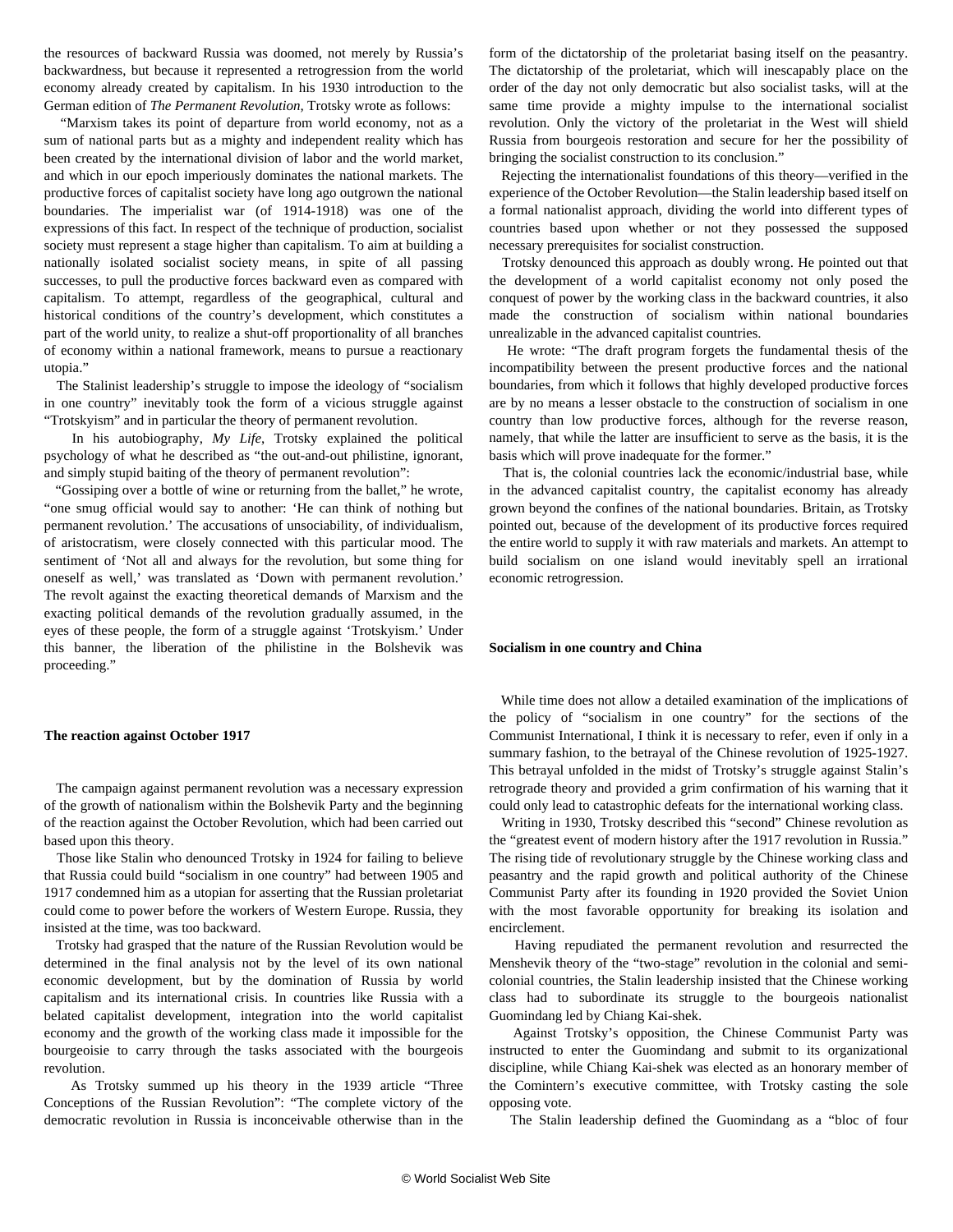classes" consisting of the working class, the peasantry, the petty bourgeoisie and the national bourgeoisie.

 It was Stalin's position that China was not yet ripe for a socialist revolution, that it lacked the "sufficient minimum" of development for socialist construction. Therefore, the working class could not fight for political power.

 As the February 1927 resolution of the Comintern stated: "The current period of the Chinese revolution is a period of a bourgeois-democratic revolution which has not been completed either from the economic standpoint (the agrarian revolution and the abolition of feudal relations), or from the standpoint of the national struggle against imperialism (the unification of China and the establishment of national independence), or from the standpoint of the class nature of the state (the dictatorship of the proletariat and the peasantry)...."

 Trotsky pointed out that everything in this resolution on China echoed the positions held by the Mensheviks and much of the leadership of the Bolshevik Party—Stalin included—in the aftermath of the February 1917 revolution in Russia. They insisted then that the revolution could not leap over the bourgeois democratic stage of its development and called for conditional support to the bourgeois Provisional Government. They opposed as "Trotskyism" Lenin's thesis enunciated in April 1917 that the essential tasks of the bourgeois democratic revolution could only be completed by the working class seizing power and establishing its own dictatorship.

 The Stalin leadership insisted that the imperialist oppression of China—and indeed in all the colonial and semi-colonial countries—welded together all classes, from the proletariat to the bourgeoisie in a common struggle against imperialism, justifying their unification in a common party.

 Against this conception, Trotsky established that the struggle against imperialism, which enjoyed myriad ties to the native bourgeoisie, only intensified the class struggle. "The struggle against imperialism, precisely because of its economic and military power, demands a powerful exertion of forces from the very depth of the Chinese people," he wrote. "But everything that brings the oppressed and exploited masses of toilers to their feet, inevitably pushes the national bourgeoisie into an open bloc with the imperialists. The class struggle between the bourgeoisie and the masses of workers and peasants is not weakened but, on the contrary, it is sharpened by imperialist oppression, to the point of bloody civil war at every serious conflict."

 Stalin was able to impose the Menshevik policy on China—against the will of the Chinese Communist Party, which was instructed to restrain both the workers in the city as well as the agrarian revolution in the countryside. In the end, it was ordered to surrender its weapons to Chiang's army. The result was the massacre of some 20,000 communists and workers by this army in Shanghai on April 12, 1927.

 The Stalin leadership then insisted that the massacre had only confirmed its line and that Chiang only represented the bourgeoisie, not the "ninetenths" of the Guomindang made up of workers and peasants, whose legitimate leader was proclaimed Wang Ching-wei, who headed the "left" Guomindang government in Wuhan, to which the CP was again ordered to subordinate itself. In July 1927, after Wang reached an accommodation with Chiang, he repeated the massacre of workers and Communists seen in Shanghai.

 It is worth noting that this leader of the "left" Guomindang—proclaimed by Stalin the head of a "revolutionary democratic dictatorship"—went on to become chief of the Japanese occupation's puppet regime in Nanking.

 In a bald attempt to cover up the catastrophic consequences of the opportunism of the Comintern in Shanghai and Wuhan, Stalin insisted that the Chinese revolution was still in its ascendancy and sanctioned an adventurist uprising in Canton that ended in yet another massacre.

The result was the physical annihilation of the Chinese Communist

Party and the loss of what had been the most promising revolutionary opportunity since 1917.

 The opportunism of the Stalin leadership in China was based upon the conception that the success of the Guomindang could serve as a counterweight to imperialism and thereby give the Soviet Union breathing space for the project of building "socialism in one country."

 But the anti-Marxist and opportunist policy in China grew out of the nationalist underpinnings of the theory of socialism in one country. Applied to China, this method analyzed the national revolution in isolation from the world revolution. It thus, on the one hand, saw China as insufficiently mature for socialism while, on the other, endowed the national bourgeoisie and the nation-state form itself with a historically progressive role.

 Trotsky rejected both conceptions, insisting that the character of the Chinese revolution was determined by the world development of capitalism, which, as in Russia in 1917, posed the taking of power by the working class as the only means of solving the revolution's national and democratic tasks.

 Trotsky's warnings about the consequences of the policy of "socialism in one country" had been vindicated, but as he warned those in the Left Opposition who saw this as a mortal defeat for Stalin, the objective impact of the defeat in China upon the masses of Soviet workers would only strengthen the hand of the bureaucracy. In the aftermath of the defeat, he himself was expelled from the party in November 1927 and banished to Alma Ata on the Russo-Chinese border several months later.

 The political significance of the adoption of the Stalin-Bukharin perspective of "socialism in one country" combined with the campaign against permanent revolution and the suppression of Trotsky and his cothinkers was well understood by the most class-conscious organs of the world bourgeoisie.

 Thus, the *New York Times* published a special report by its ineffable Moscow correspondent Walter Duranty in June 1931, stating, "The essential feature of 'Stalinism,' which sharply defines its advance and difference from Leninism...is that it frankly aims at the successful establishment of socialism in one country without waiting for world revolution.

 "The importance of this dogma which played a predominant role in the bitter controversy with Leon Trotsky...cannot be exaggerated. It is the Stalinist "slogan" par excellence, and it brands as heretics or "defeatists" all Communists who refuse to accept it in Russia or outside."

 Duranty continued, "[T]he theory of 'Soviet Socialist sufficiency,' as it may be called, involves a certain decrease of interest in world revolution—not deliberately, perhaps, but by force of circumstances. The Stalinist socialization of Russia demands three things, imperatively—every ounce of effort, every cent of money, and peace. It does not leave the Kremlin time, cash or energy for 'Red propaganda' abroad, which, incidentally, is a likely cause of war, and, being a force of social destruction, must fatally conflict with the five-year plan which is a force of social construction."

 Similarly, the French newspaper *Le Temps* commented two years later, "Since the removal of Trotsky, who with his theory of permanent revolution represented a genuine international danger, the Soviet rulers headed by Stalin have adhered to the policy of building socialism in one country without awaiting the problematic revolution in the rest of the world."

 The paper went on to counsel the French ruling class not to take the Stalinist bureaucracy's revolutionary rhetoric all too seriously.

 Trotsky proposed during this period the creation of a "white book" compiling such endorsements of "socialism in one country" on the part of the bourgeoisie and a "yellow book" including declarations of sympathy and support from the social democrats.

Eight decades later, the implications of the struggle between the theory